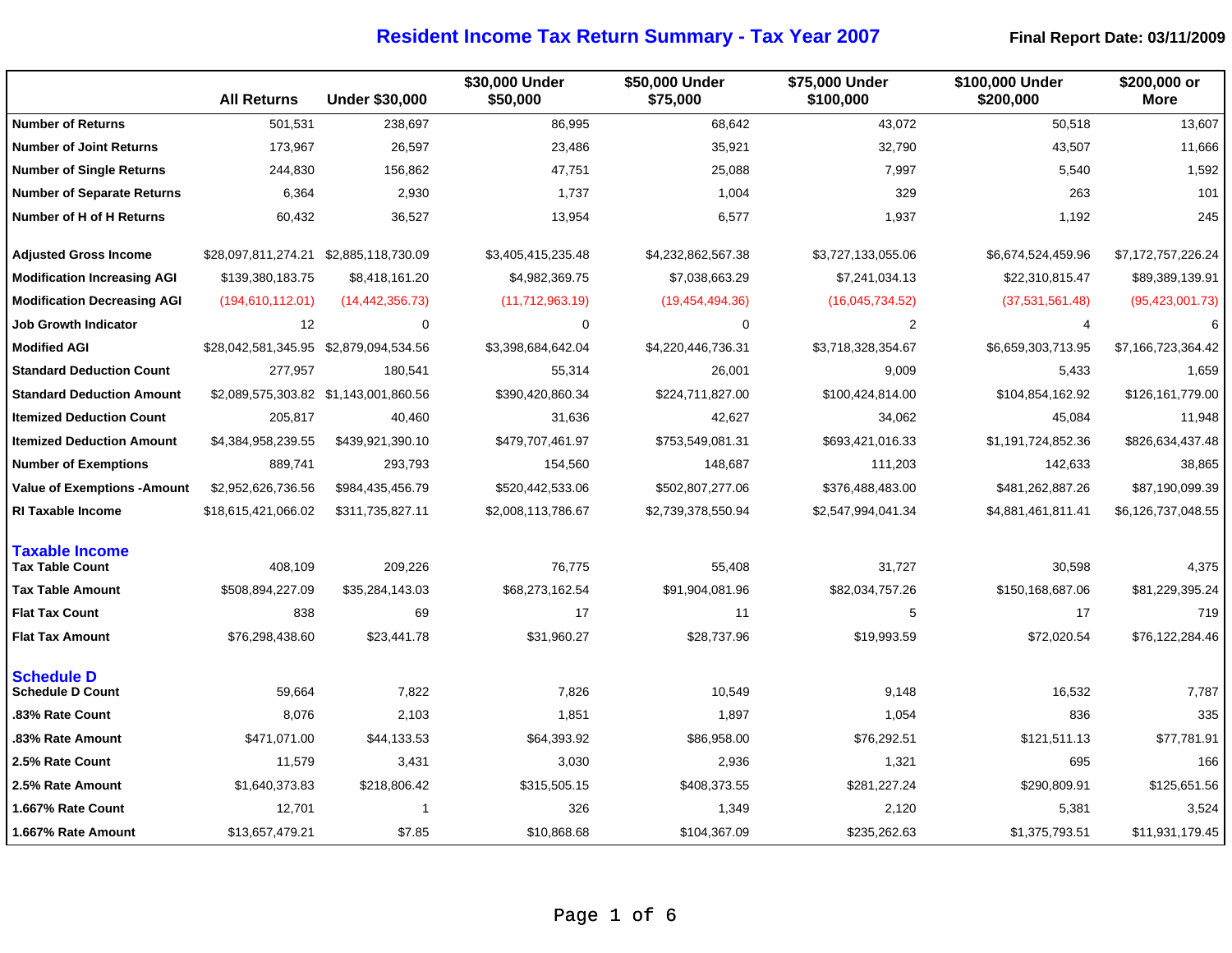|                                                               | <b>All Returns</b> | <b>Under</b><br>\$30,000 | \$30,000 Under<br>\$50,000 | \$50,000 Under<br>\$75,000 | \$75,000 Under<br>\$100,000 | \$100,000 Under<br>\$200,000 | \$200,000 or<br><b>More</b> |
|---------------------------------------------------------------|--------------------|--------------------------|----------------------------|----------------------------|-----------------------------|------------------------------|-----------------------------|
| 5% Rate Count                                                 | 20,829             | 6                        | 685                        | 2,548                      | 3,612                       | 8,669                        | 5,309                       |
| 5% Rate Amount                                                | \$47,626,273.16    | \$801.66                 | \$73,905.24                | \$577,224.30               | \$1,103,046.72              | \$5,209,229.53               | \$40,662,065.71             |
| 2.08% Rate Count                                              | 363                | 0                        | 5                          | 19                         | 29                          | 128                          | 182                         |
| 2.08% Rate Amount                                             | \$302,080.01       | \$0.00                   | \$12.09                    | \$682.21                   | \$1,319.42                  | \$23,222.80                  | \$276,843.49                |
| 6.25% Rate Count                                              | 1,861              | 0                        | 16                         | 165                        | 243                         | 738                          | 699                         |
| 6.25% Rate Amount                                             | \$1,628,661.09     | \$0.00                   | \$172.02                   | \$7,861.52                 | \$15,571.33                 | \$144,155.74                 | \$1,460,900.48              |
| 2.33% Rate Count                                              | 29                 | 0                        | 0                          | 3                          | 5                           | 11                           | 10                          |
| 2.33% Rate Amount                                             | \$20,322.53        | \$0.00                   | \$0.00                     | \$0.39                     | \$294.24                    | \$2,620.63                   | \$17,407.27                 |
| 7% Rate Count                                                 | 345                | $\overline{2}$           | 13                         | 54                         | 51                          | 146                          | 79                          |
| 7% Rate Amount                                                | \$178,531.07       | \$804.51                 | \$264.95                   | \$2,644.21                 | \$3,441.36                  | \$12,786.65                  | \$158,589.39                |
| <b>D-Ordinary Income Count</b>                                | 57,203             | 6,388                    | 7,569                      | 10,333                     | 9,028                       | 16,304                       | 7,581                       |
| <b>D-Ordinary Income Amount</b>                               | \$289,944,560.15   | \$1,738,328.01           | \$6,306,291.52             | \$16,294,978.20            | \$22,259,279.90             | \$78,291,426.64              | \$165,054,255.89            |
| <b>Schedule CGW</b><br><b>Sched CGW Count</b>                 | 14,076             | 2,852                    | 2,323                      | 2,646                      | 2,178                       | 3,355                        | 722                         |
| 2.5% Rate Count                                               | 6,343              | 2,599                    | 1,832                      | 1,394                      | 472                         | 46                           | $\mathbf 0$                 |
| 2.5% Rate Amount                                              | \$247,410.51       | \$88,122.69              | \$74,887.42                | \$59,462.53                | \$20,686.66                 | \$4,251.21                   | \$0.00                      |
| 5% Rate Count                                                 | 7,519              | $\mathbf{1}$             | 456                        | 1,284                      | 1,761                       | 3,298                        | 719                         |
| 5% Rate Amount                                                | \$991,548.64       | \$4.40                   | \$32,055.01                | \$139,700.91               | \$194,407.91                | \$441,874.52                 | \$183,505.89                |
| <b>G-Ordinary Income Count</b>                                | 13,432             | 2,231                    | 2,309                      | 2,641                      | 2,177                       | 3,353                        | 721                         |
| <b>G-Ordinary Income Amount</b>                               | \$43,227,527.22    | \$620,440.54             | \$2,112,080.48             | \$4,547,430.35             | \$5,834,159.12              | \$17,538,573.14              | \$12,574,843.59             |
| <b>Summary of Tax Section</b><br><b>Ordinary Income Count</b> | 478,744            | 217,845                  | 86,653                     | 68,382                     | 42,932                      | 50,255                       | 12,677                      |
| <b>Ordinary Income Amount</b>                                 | \$842,066,314.46   | \$37,642,911.58          | \$76,691,534.54            | \$112,746,490.51           | \$110,128,196.28            | \$245,998,686.84             | \$258,858,494.72            |
| <b>Capital Gains Count</b>                                    | 69,645             | 8,143                    | 8,214                      | 11,649                     | 10,668                      | 19,948                       | 11,023                      |
| <b>Capital Gains Amount</b>                                   | \$66,763,751.05    | \$352,681.06             | \$572,064.48               | \$1,387,274.71             | \$1,931,550.02              | \$7,626,255.63               | \$54,893,925.15             |
| <b>Flat Tax Count</b>                                         | 838                | 69                       | 17                         | 11                         | 5                           | 17                           | 719                         |
| <b>Flat Tax Amount</b>                                        | \$76,298,438.60    | \$23,441.78              | \$31,960.27                | \$28,737.96                | \$19,993.59                 | \$72,020.54                  | \$76,122,284.46             |
| <b>Sch J Count</b>                                            | 17                 | $\overline{1}$           | $\mathbf 1$                | 6                          | 3                           | 5                            | $\overline{1}$              |
| Sch J Amount                                                  | \$63,824.62        | \$490.75                 | \$872.25                   | \$11,294.60                | \$5,485.41                  | \$28,156.36                  | \$17,525.25                 |
| Sch 8615 Count                                                | 1,551              | 1,456                    | 50                         | 20                         | 11                          | 11                           | 3                           |
| Sch 8615 Amount                                               | \$622,171.18       | \$315,547.06             | \$91,400.50                | \$48,772.62                | \$46,145.00                 | \$77,886.00                  | \$42,420.00                 |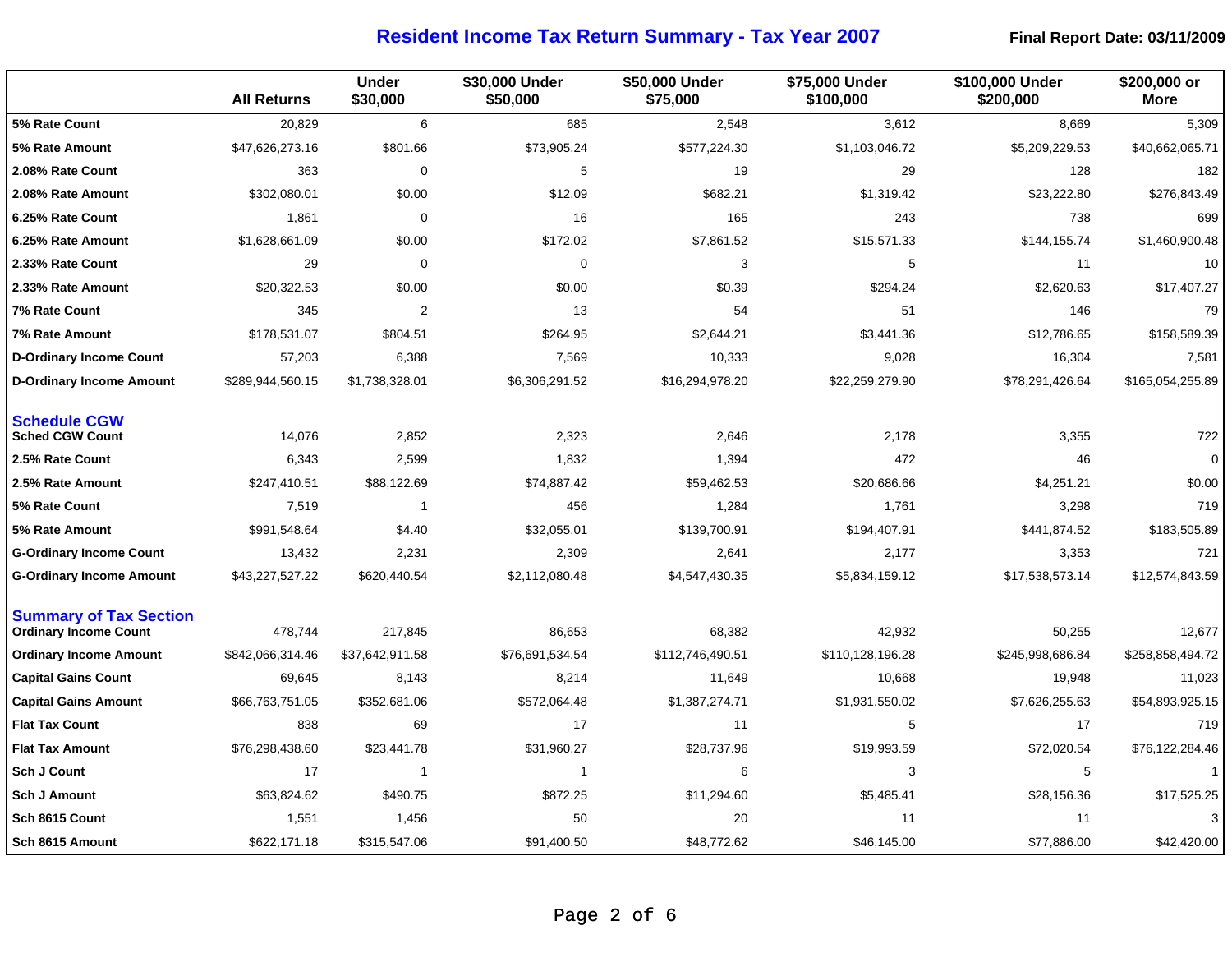|                                                                                   | <b>All Returns</b> | <b>Under</b><br>\$30,000 | \$30,000 Under<br>\$50,000 | \$50,000 Under<br>\$75,000 | \$75,000 Under<br>\$100,000 | \$100,000 Under<br>\$200,000 | \$200,000 or<br>More |
|-----------------------------------------------------------------------------------|--------------------|--------------------------|----------------------------|----------------------------|-----------------------------|------------------------------|----------------------|
| <b>Other RI Taxes Count</b>                                                       | 485                | 41                       | 36                         | 61                         | 72                          | 151                          | 124                  |
| <b>Other RI Taxes Amount</b>                                                      | \$22,472.87        | \$3,725.65               | \$2,064.69                 | \$4,480.77                 | \$2,377.43                  | \$3,882.08                   | \$5,942.25           |
| <b>Total RI Income Tax Count</b>                                                  | 551,280            | 227,555                  | 94,971                     | 80,129                     | 53,691                      | 70,387                       | 24,547               |
| <b>Total RI Income Tax Amount</b>                                                 | \$985,836,972.78   | \$38,338,797.88          | \$77,389,896.73            | \$114,227,051.17           | \$112,133,747.73            | \$253,806,887.45             | \$389,940,591.83     |
| <b>RI Alt Min Count</b>                                                           | 8,047              | 27                       | 49                         | 291                        | 536                         | 2,515                        | 4,629                |
| <b>RI Alt Min Amount</b>                                                          | \$9,403,185.56     | \$14,437.92              | \$26,199.60                | \$101,828.03               | \$209,884.59                | \$1,381,815.68               | \$7,669,019.74       |
| Grand Total Income + Alt Min Ct                                                   | 559,327            | 227,582                  | 95,020                     | 80,420                     | 54,227                      | 72,902                       | 29,176               |
| Grand Total Income + Alt Min Amt                                                  | \$995,240,158.34   | \$38,353,235.80          | \$77,416,096.33            | \$114,328,879.20           | \$112,343,632.32            | \$255,188,703.13             | \$397,609,611.57     |
| <b>RI % of Allowable Fed</b><br><b>Credits</b><br><b>Foreign Tax Credit Count</b> | 27,664             | 3,375                    | 2,919                      | 4,150                      | 3,904                       | 7,952                        | 5,364                |
| <b>Foreign Tax Credit Amount</b>                                                  | \$3,156,716.10     | \$37,640.38              | \$47,094.93                | \$80,104.35                | \$93,639.96                 | \$390,733.22                 | \$2,507,503.25       |
| <b>Credit for Child Care Count</b>                                                | 19,150             | 3,108                    | 3,222                      | 3,412                      | 3,360                       | 5,190                        | 858                  |
| <b>Credit for Child Care Amount</b>                                               | \$2,554,135.03     | \$359,046.34             | \$455,679.88               | \$432,810.83               | \$459,564.58                | \$726,968.65                 | \$120,064.75         |
| <b>Credit for Elderly Count</b>                                                   | 224                | 217                      | $\overline{1}$             | 2                          | -1                          | 3                            | $\Omega$             |
| <b>Credit for Elderly Amount</b>                                                  | \$9,190.86         | \$7,844.11               | \$25.00                    | \$999.50                   | \$29.25                     | \$293.00                     | \$0.00               |
| <b>Federal Mortgage Credit Count</b>                                              | 134                | 12                       | 30                         | 46                         | 31                          | 14                           | $\mathbf{1}$         |
| <b>Federal Mortgage Credit Amount</b>                                             | \$47,923.41        | \$5,027.36               | \$11,191.25                | \$15,397.56                | \$9,545.00                  | \$6,532.26                   | \$230.00             |
| <b>Adoption Credit Count</b>                                                      | 70                 | -1                       | 15                         | 22                         | 18                          | 14                           | $\mathbf 0$          |
| <b>Adoption Credit Amount</b>                                                     | \$73,460.77        | \$0.50                   | \$5,604.01                 | \$18,765.25                | \$25,186.76                 | \$23,904.26                  | \$0.00               |
| <b>Other Federal Credits Count</b>                                                | 2,856              | 174                      | 253                        | 357                        | 414                         | 1,184                        | 474                  |
| <b>Other Federal Credits Amount</b>                                               | \$1,693,113.35     | \$22,664.50              | \$65,061.63                | \$108,970.93               | \$135,126.12                | \$420,709.92                 | \$940,580.25         |
| <b>Credits</b><br>Out of State Credit Count                                       | 70,370             | 15,438                   | 14,757                     | 13,628                     | 9,861                       | 12,782                       | 3,904                |
| Out of State Credit Amount                                                        | \$112,614,074.89   | \$3,534,315.12           | \$9,795,786.31             | \$14,547,912.73            | \$14,796,040.81             | \$34,842,921.29              | \$35,097,098.63      |
| <b>FT Out of State Credit Count</b>                                               | 319                | 24                       | 8                          | 3                          | $\mathbf{1}$                | 8                            | 275                  |
| FT Out of State Credit Amount                                                     | \$13,298,285.34    | \$26,597.95              | \$21,273.27                | \$14,023.00                | \$6,461.00                  | \$58,430.42                  | \$13,171,499.70      |
| <b>Prop Tax Now Count</b>                                                         | 58,692             | 58,663                   | 12                         | 6                          | 6                           | 5                            | $\mathbf 0$          |
| <b>Prop Tax Now Amount</b>                                                        | \$16,263,054.27    | \$16,261,254.01          | \$900.12                   | \$600.04                   | \$0.06                      | \$300.04                     | \$0.00               |
| <b>Prop Tax Later Count</b>                                                       | $\mathbf 0$        | $\mathbf 0$              | 0                          | $\Omega$                   | $\Omega$                    | $\Omega$                     | $\mathbf 0$          |
| <b>Prop Tax Later Amount</b>                                                      | \$0.00             | \$0.00                   | \$0.00                     | \$0.00                     | \$0.00                      | \$0.00                       | \$0.00               |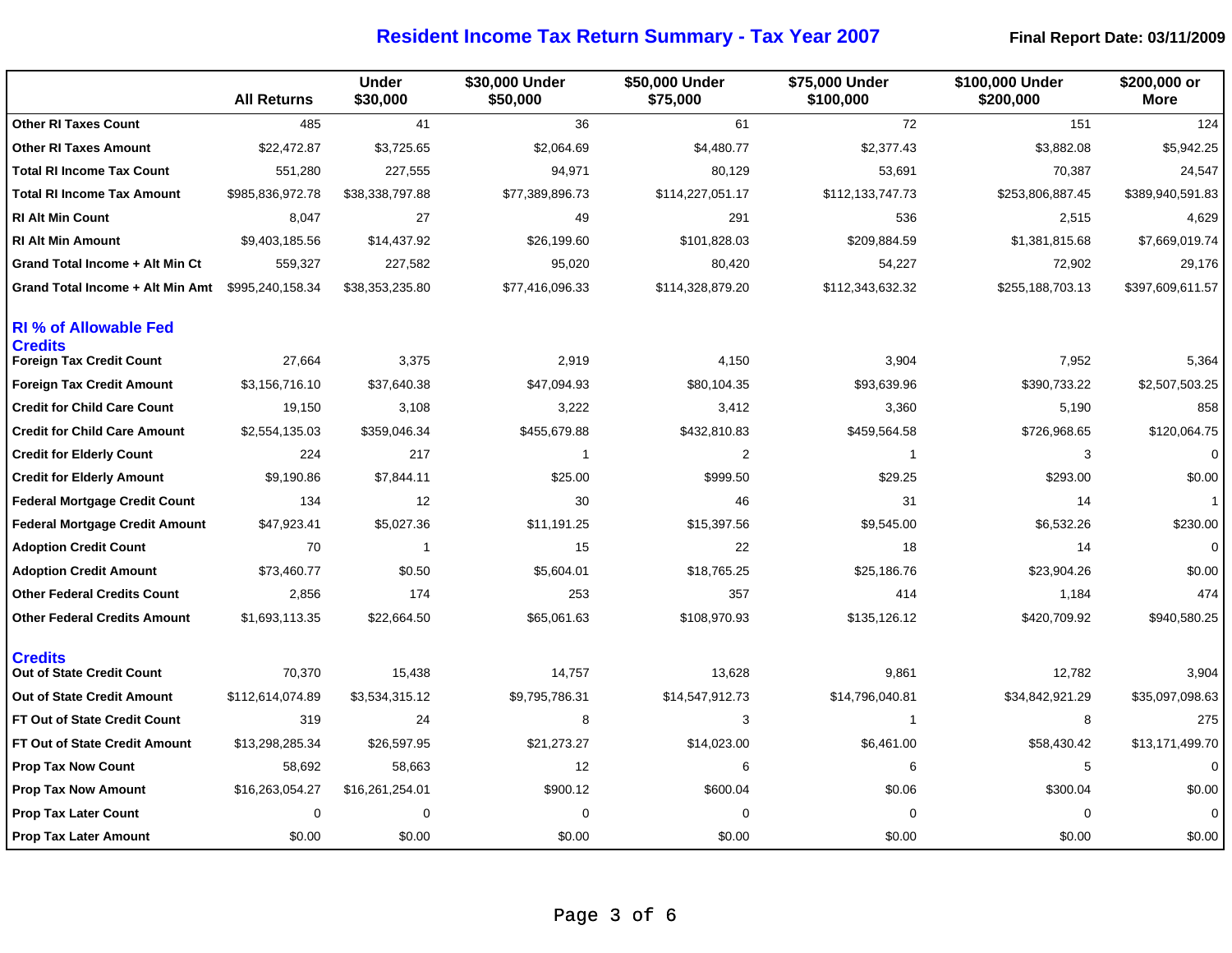|                                                                  | <b>All Returns</b> | <b>Under</b><br>\$30,000 | \$30,000 Under<br>\$50,000 | \$50,000 Under<br>\$75,000 | \$75,000 Under<br>\$100,000 | \$100,000 Under<br>\$200,000 | \$200,000 or<br><b>More</b> |
|------------------------------------------------------------------|--------------------|--------------------------|----------------------------|----------------------------|-----------------------------|------------------------------|-----------------------------|
| <b>Investment Tax Credit</b>                                     | 453                | 17                       | 23                         | 27                         | 22                          | 106                          | 258                         |
| <b>Investment Tax Amount</b>                                     | \$3,279,379.85     | \$3,852.53               | \$6,320.79                 | \$14,536.25                | \$19,282.97                 | \$215,077.50                 | \$3,020,309.81              |
| <b>Historical Count</b>                                          | 812                | $\overline{2}$           | 16                         | 27                         | 21                          | 128                          | 618                         |
| <b>Historical Amount</b>                                         | \$36,521,533.98    | \$981.00                 | \$12,101.25                | \$38,283.86                | \$29,579.42                 | \$412,527.24                 | \$36,028,061.21             |
| <b>Surviving Spouse Count</b>                                    | $\overline{1}$     | 1                        | 0                          | 0                          | $\mathbf 0$                 | 0                            | $\pmb{0}$                   |
| <b>Surviving Spouse Amount</b>                                   | \$316.00           | \$316.00                 | \$0.00                     | \$0.00                     | \$0.00                      | \$0.00                       | \$0.00                      |
| <b>Wage Credit Count</b>                                         | 141                | $\mathbf{1}$             | $\mathbf{1}$               | 3                          | 9                           | 43                           | 84                          |
| <b>Wage Credit Amount</b>                                        | \$702,681.52       | \$0.01                   | \$250.00                   | \$2,762.76                 | \$12,251.44                 | \$86,736.75                  | \$600,680.56                |
| <b>Interest Credit Count</b>                                     | 6                  | 0                        | $\Omega$                   | $\Omega$                   | $\Omega$                    | 0                            | 6                           |
| <b>Interest Credit Amount</b>                                    | \$29,349.00        | \$0.00                   | \$0.00                     | \$0.00                     | \$0.00                      | \$0.00                       | \$29,349.00                 |
| <b>Lead Paint Count</b>                                          | 53                 | 17                       | 10                         | 12                         | 5                           | 5                            | $\overline{4}$              |
| <b>Lead Paint Amount</b>                                         | \$215,989.07       | \$75,146.05              | \$41,405.00                | \$44,599.00                | \$20,403.88                 | \$20,200.14                  | \$14,235.00                 |
| <b>Apprenticeship Count</b>                                      | 0                  | 0                        | 0                          | 0                          | $\mathbf 0$                 | 0                            | $\mathbf 0$                 |
| <b>Apprenticeship Amount</b>                                     | \$0.00             | \$0.00                   | \$0.00                     | \$0.00                     | \$0.00                      | \$0.00                       | \$0.00                      |
| <b>R</b> and D Property Count                                    | 9                  | 0                        | $\mathbf 0$                | 0                          | $\mathbf 0$                 | $\mathbf{1}$                 | 8                           |
| <b>R</b> and D Property Amount                                   | \$31,973.00        | \$0.00                   | \$0.00                     | \$0.00                     | \$0.00                      | \$59.00                      | \$31,914.00                 |
| <b>R</b> and Exp Count                                           | 102                | 3                        | 9                          | $\mathbf 0$                | $\overline{2}$              | 14                           | 74                          |
| <b>R</b> and Exp Amount                                          | \$1,310,319.84     | \$1,396.00               | \$10,548.00                | \$0.00                     | \$1,441.00                  | \$33,331.54                  | \$1,263,603.30              |
| <b>Job Training Count</b>                                        | 64                 | 6                        | 4                          | $\overline{7}$             | 3                           | 9                            | 35                          |
| <b>Job Training Amount</b>                                       | \$479,456.34       | \$210.03                 | \$2,554.36                 | \$4,099.35                 | \$900.00                    | \$22,898.60                  | \$448,794.00                |
| <b>Film Count</b>                                                | 232                | 0                        | 0                          | 3                          | $\mathbf{1}$                | 11                           | 217                         |
| <b>Film Amount</b>                                               | \$9,113,868.08     | \$0.00                   | \$0.00                     | \$3,105.78                 | \$4,110.83                  | \$70,320.83                  | \$9,036,330.64              |
| <b>Farm-to-School Count</b>                                      | $\mathbf 0$        | 0                        | $\mathbf 0$                | 0                          | $\mathbf 0$                 | 0                            | $\mathbf 0$                 |
| <b>Farm-to-School Amount</b>                                     | \$0.00             | \$0.00                   | \$0.00                     | \$0.00                     | \$0.00                      | \$0.00                       | \$0.00                      |
| <b>Innovation Count</b>                                          | 11                 | 0                        | 1                          | $\mathbf 0$                | $\mathbf 0$                 | $\overline{2}$               | 8                           |
| <b>Innovation Amount</b>                                         | \$115,704.41       | \$0.00                   | \$1,335.50                 | \$0.00                     | \$0.00                      | \$2,000.00                   | \$112,368.91                |
| <b>Other Credits Count</b>                                       | 36                 | $\mathbf{1}$             | 3                          | $\overline{2}$             | $\overline{4}$              | 10                           | 16                          |
| <b>Other Credits Amount</b>                                      | \$200,476.60       | \$351.00                 | \$1,113.88                 | \$2,304.31                 | \$7,217.00                  | \$49,837.72                  | \$139,652.69                |
| <b>Earned Income Credit</b><br><b>Earned Income Credit Count</b> | 67,877             | 61,191                   | 6,684                      | 2                          | $\mathbf 0$                 | $\Omega$                     | $\mathbf 0$                 |
| <b>Earned Income Credit Amount</b>                               | \$8,422,983.60     | \$7,529,326.41           | \$892,810.44               | \$846.75                   | \$0.00                      | \$0.00                       | \$0.00                      |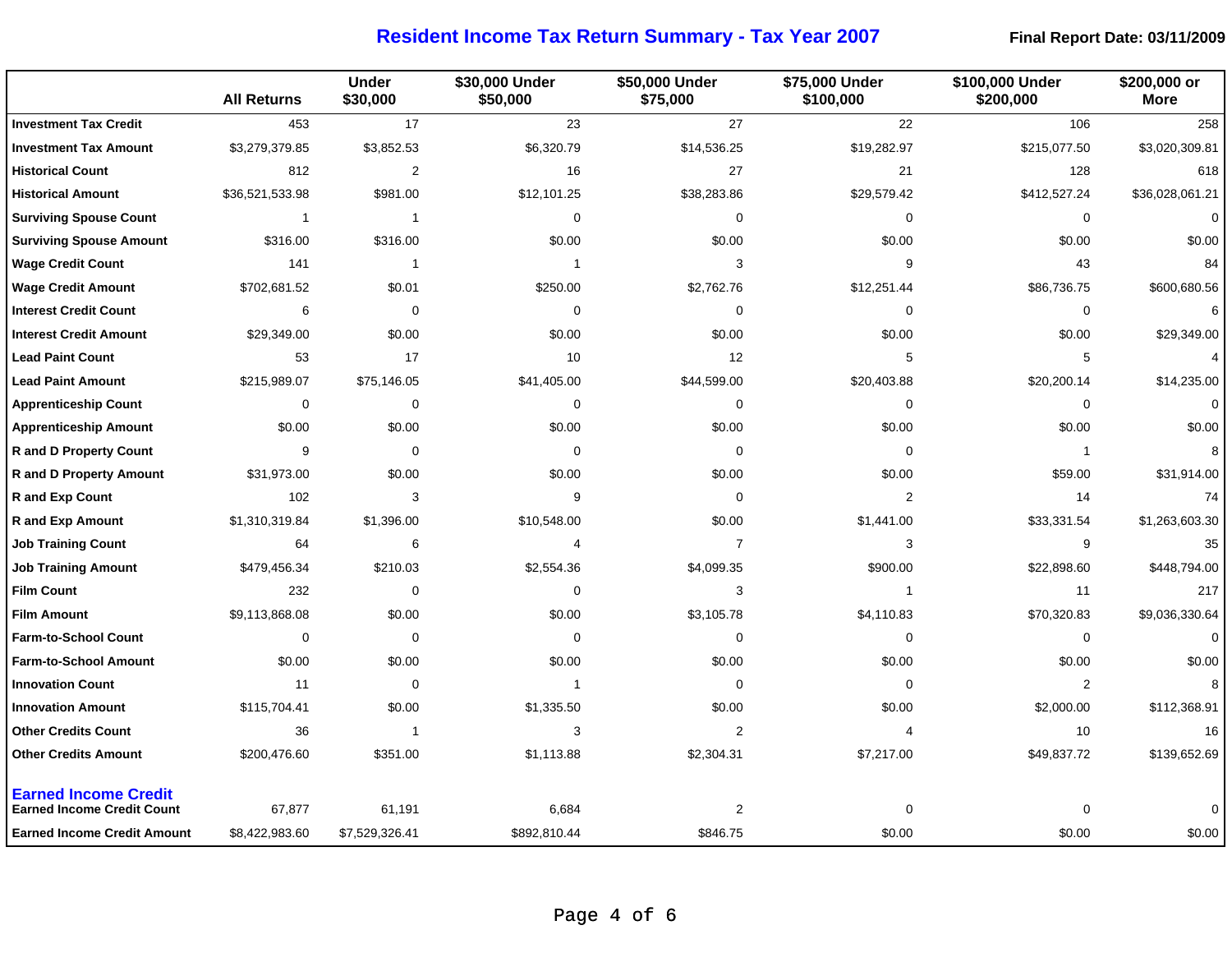|                                                     | <b>All Returns</b> | <b>Under</b><br>\$30,000 | \$30,000 Under<br>\$50,000 | \$50,000 Under<br>\$75,000 | \$75,000 Under<br>\$100,000 | \$100,000 Under<br>\$200,000 | \$200,000 or<br><b>More</b> |
|-----------------------------------------------------|--------------------|--------------------------|----------------------------|----------------------------|-----------------------------|------------------------------|-----------------------------|
| <b>Refundable EIC Count</b>                         | 56,946             | 54,884                   | 2,062                      | $\mathbf 0$                | $\mathbf 0$                 | $\mathbf 0$                  | $\mathbf 0$                 |
| <b>Refundable EIC Amount</b>                        | \$4,369,108.30     | \$4,313,132.45           | \$55,975.85                | \$0.00                     | \$0.00                      | \$0.00                       | \$0.00                      |
| <b>Checkoff Contributions</b><br>Drug Program Count | 1,154              | 304                      | 194                        | 219                        | 140                         | 238                          | 59                          |
| <b>Drug Program Amount</b>                          | \$4,792.37         | \$1,088.05               | \$601.00                   | \$705.31                   | \$475.01                    | \$1,325.00                   | \$598.00                    |
| <b>Olympic Contribution Count</b>                   | 1,020              | 194                      | 168                        | 186                        | 154                         | 237                          | 81                          |
| <b>Olympic Contribution Amount</b>                  | \$1,516.00         | \$213.00                 | \$214.00                   | \$243.00                   | \$254.00                    | \$440.00                     | \$152.00                    |
| <b>RI Organ Transplant Count</b>                    | 1,914              | 490                      | 345                        | 366                        | 259                         | 363                          | 91                          |
| <b>RI Organ Transplant Amount</b>                   | \$9,809.17         | \$1,728.36               | \$1,362.02                 | \$1,567.56                 | \$1,500.00                  | \$2,608.23                   | \$1,043.00                  |
| <b>RI Council on the Arts Count</b>                 | 1,404              | 343                      | 253                        | 280                        | 180                         | 264                          | 84                          |
| <b>RI Council on the Arts Amount</b>                | \$7,667.33         | \$1,315.01               | \$963.02                   | \$1,551.25                 | \$984.05                    | \$1,884.00                   | \$970.00                    |
| <b>Nongame Wildlife Fund Count</b>                  | 1,521              | 386                      | 286                        | 299                        | 193                         | 286                          | 71                          |
| <b>Nongame Wildlife Fund Amount</b>                 | \$7,858.96         | \$1,358.03               | \$1,137.02                 | \$1,441.91                 | \$993.00                    | \$1,889.00                   | \$1,040.00                  |
| <b>Child Disease Victims Fund</b><br>Count          | 2,037              | 576                      | 403                        | 362                        | 241                         | 370                          | 85                          |
| <b>Child Disease Victims Fund Amt</b>               | \$11,184.96        | \$2,844.75               | \$1,814.73                 | \$1,564.48                 | \$1,601.00                  | \$2,343.00                   | \$1,017.00                  |
| <b>Military Family Relief Count</b>                 | 2,676              | 647                      | 483                        | 487                        | 375                         | 578                          | 106                         |
| Military Family Relief Amount                       | \$30,045.49        | \$5,054.19               | \$3,645.12                 | \$4,197.13                 | \$4,604.05                  | \$9,183.00                   | \$3,362.00                  |
| <b>Sales and Use Tax Count</b>                      | 903                | 162                      | 143                        | 173                        | 143                         | 221                          | 61                          |
| <b>Sales and Use Tax Amount</b>                     | \$68,006.46        | \$7,615.18               | \$7,313.80                 | \$12,008.53                | \$12,230.00                 | \$16,777.95                  | \$12,061.00                 |
| <b>Payments</b><br><b>Withholding Count</b>         | 391,060            | 164,298                  | 73,172                     | 59,262                     | 38,308                      | 45,052                       | 10,968                      |
| <b>Withholding Amount</b>                           | \$719,299,635.12   | \$59,956,199.30          | \$83,054,172.95            | \$111,417,449.84           | \$100,352,836.63            | \$195,551,973.07             | \$168,967,003.33            |
| <b>Estimated Pay Count</b>                          | 39,250             | 5,648                    | 5,592                      | 7,013                      | 5,443                       | 9,305                        | 6,249                       |
| <b>Estimated Pay Amount</b>                         | \$187,591,067.73   | \$3,491,969.94           | \$4,840,508.76             | \$9,230,898.50             | \$10,019,999.82             | \$30,147,934.30              | \$129,859,756.41            |
| <b>Other Payments Count</b>                         | 22,036             | 4,247                    | 3,248                      | 3,438                      | 2,638                       | 4,874                        | 3,591                       |
| <b>Other Payments Amount</b>                        | \$65,830,640.46    | \$722,754.91             | \$1,143,611.34             | \$1,871,357.08             | \$2,209,394.57              | \$7,530,960.61               | \$52,352,561.95             |
| <b>Balance Due Count</b>                            | 94,773             | 21,845                   | 17,715                     | 18,044                     | 13,247                      | 18,986                       | 4,936                       |
| <b>Balance Due Amount</b>                           | \$65,028,613.15    | \$3,023,674.70           | \$4,746,646.59             | \$7,443,551.52             | \$7,497,570.31              | \$18,488,017.26              | \$23,829,152.77             |
| <b>Refunds Count</b>                                | 367,305            | 195,733                  | 63,035                     | 46,270                     | 27,531                      | 28,195                       | 6,541                       |